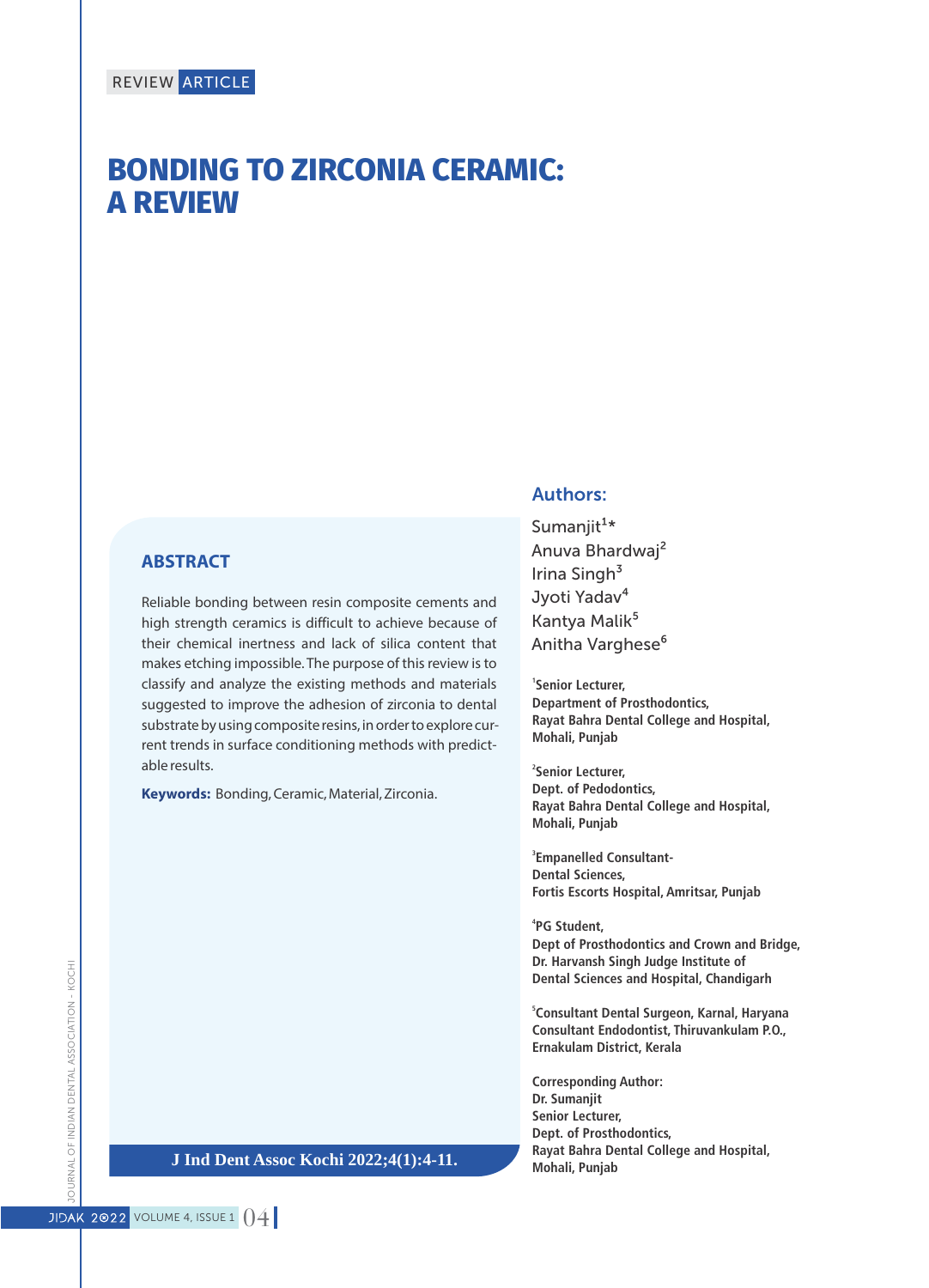In present scenario, in order to improve aesthetical outcome of Fixed Partial Denture restorations dental researches are more directed towards metal-free prosthetic restorations, as these restorations allow to preserve soft tissue color more similar to the natural one than porcelain fused to metal restorations.<sup>1</sup> Many ceramics such as spinel, alumina, and ceramic reinforced with lithium disilicate, have been proposed for the construction of metal-free restorations.<sup>2</sup> Developments over the last 10 years in ceramic materials science for dental applications have led to a class of high strength materials (e.g., alumina and zirconia-based ceramics) that potentially provide better fracture resistance and long-term durability than traditional 3 porcelain and other ceramic alternatives. Raigrodski analyzed different all ceramic systems and concluded that reinforced ceramics can only be used to replace anterior teeth with single crown restorations or maximum with three units FPDs.<sup>4</sup> On the other hand, Zirconium dioxide restorations have a wider application field. Main advantage of Zirconia-ceramic FPDs is that these can be used in case of molars in contrary to other ceramic technologies which only allow the construction of structures that are resistant to chewing stresses on anterior teeth.  $^{\mathrm{5}}$ 

## **DISCUSSION**

Bonding is an adhesive technique in dentistry involving conditioning of enamel and/or dentin so as to create tags in the tooth structure for mechanical retention of restorative material.

#### A strong,durable resin bond provides:

- 1. high retention
- 2. improves marginal adaptation and prevents microleakage
- 3. increases fracture resistance of the restored 6 tooth and the restoration.

#### Bonding to zirconia ceramic: Adhesion methods and durability

Adhesive bonding techniques for zirconia<sup>7</sup>

1. Zirconia primers

- **INTRODUCTION** 2. MDP monomer based resin cements
	- 3. Airborne particle abrasion
	- 4. Tribochemical surface modification
	- 5. Selective infiltration etching technique
	- 6. Vapour phase deposition technique

# Zirconia primers<sup>8,9,10</sup>

Organofunctional trialkoxysilane coupling agents (briefly silanes). Silanes form a large group of organic compounds that essentially contain a silicon (Si) atom or atoms. Organosilanes are either hydrophilic or hydrophobic. Silanes resemble orthoesters, and they can be bifunctional, ie, they have a dual reactivity.The organic functional part (eg, vinyl -CH=CH2, allyl -CH2CH=CH2, amino - NH2, isocyanato -N=C=O) can polymerize with an organic matrix. The alkoxy groups (eg, methoxy -O-CH3, ethoxy -O-CH2CH3) can react with an inorganic substrate, in both cases forming covalent bonds between the matrices.

Generally, silanes may or may not contain reactive groups. A reactive group can also be chloride (-Cl). There can be a propylene link (- CH2CH2CH2-) between Si and the organic functionality, especially when the silane is used for metal pretreatment. Silanes may be monofunctional or bisfunctional, Trisfunctional silanes with three Si atoms also exist. Silanes, hybrid organic-inorganic compounds, can function as mediators and promote adhesion between dissimilar, inorganic and organic, matrices through dual reactivity.

They are called primers, coupling agents, or sizes, depending on their function and substrates. They can also be used as filler surface treatment agents and able to act as coupling agents in the interface between organic-inorganic substances, silanes must first be hydrolyzed (activated) and condensed. At about pH 4 (for organotrialkoxysilanes), the rate of condensation between silanol groups of monomeric silane molecules to larger oligomers is at the minimum, and the silane solutions have the highest stability. Acetic acid is often used for the pH adjustment. The hydrolysis time varies depending on the silane concentration, solution, and temperature, but usually 0.5 to 2.0 hours is enough.

During the condensation reaction, silane molecules react with each other, forming dimmers followed by condensation to form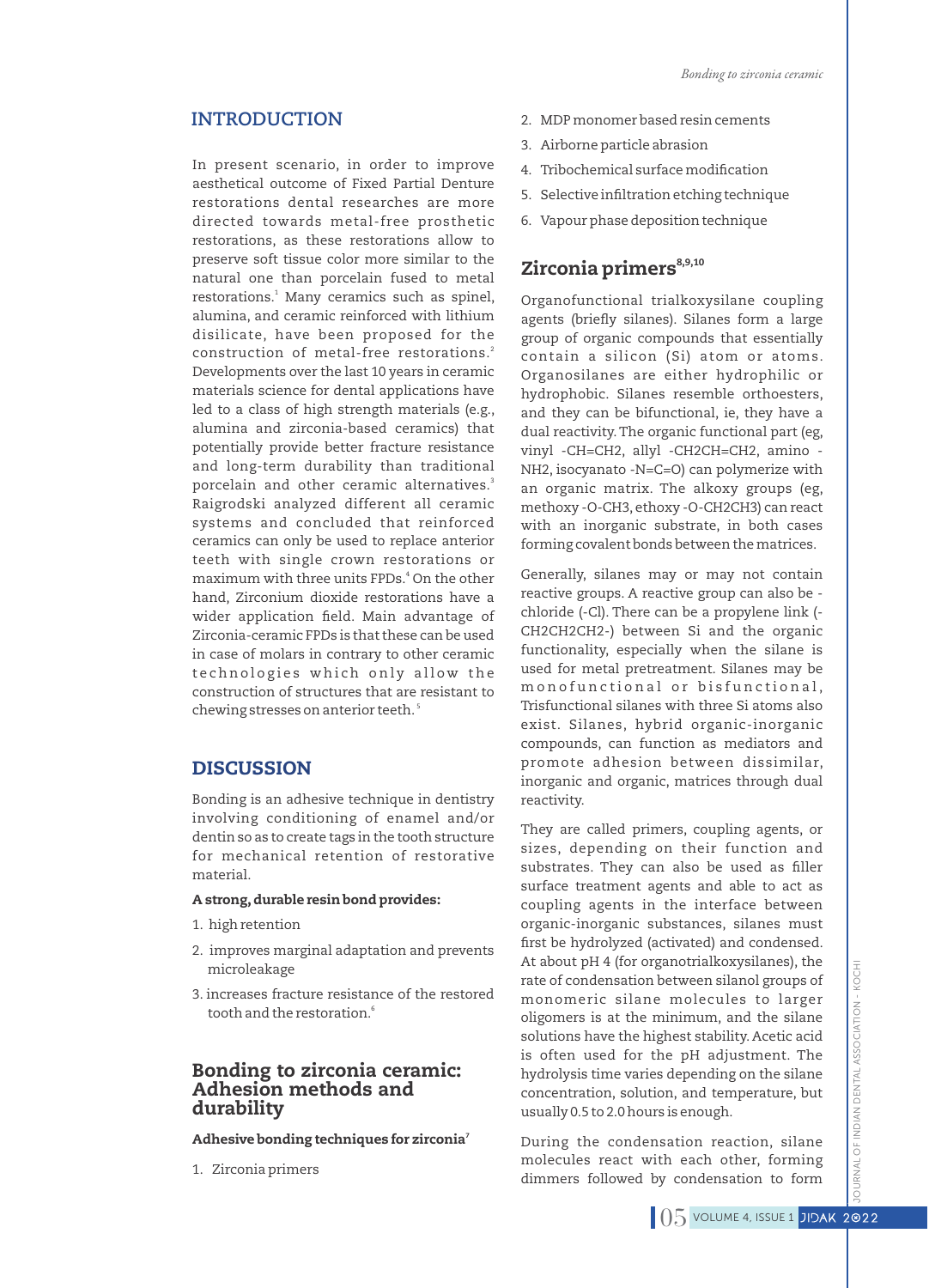siloxane oligomers. Also, hydrogen bonding between the siloxane monomers and oligomers occurs in the solution. Silane oligomers react with each other, forming branched hydrophobic siloxane bonds, -Si-O-Si-, and with an inorganic matrix (eg, silica, metal oxides that contain hydroxyl-OH groups) they can form -Si-O-M- bonds ( $M = metal$ ).

According to the latest theories, there will be a film, a hydrophobic and branched polysiloxane layer that may also contain free hydrogenbonded oligomers. Also, free water molecules can appear in the film. If the substrate is silica (quartz, Si02) or silicate, only a siloxane layer; - Si-O-Si-, will be formed.The branched siloxane layer (film) thickness is dependent on the concentration of the silane solutions. lf the substrate is aluminum, -Si-O-;AI- bonds seem to have poor hydrolytic stability. The silane most commonly applied in dental laboratories and chairside is a monofunctional methacryloxypropyltrimethoxysilane. Usually dilute, often less than 2 wt% in water-ethanol solution, with its pH of 4 to 5, adjusted with acetic acid, being prehydrolyzed.MPS is used to optimize and promote the adhesion, through chemical and physical coupling, between metal-composite, ceramic-composite, and composite-composite.

#### • Silanes are applied in:

- 1. Polar aqueous alcohol solutions (eg, ethanol, isopropanol) and in ethyl acetate
- 2. Nonpolar solutions (eg, n-pentane, nhexane) have also been investigated

The silanes used in dentistry are usually in 90% to 95% ethanol or isopropanol solutions, but more dilute alcohol solutions, about 20% or even 40% to 50%, are also used. Acetoneethanol mixture is also known.

#### MDP monomer based resin  $c$ ements $^{11,12,13}$

Organophosphate monomers have an organofunctional part, most often a methacrylate group.The phosphate monomers also contain phosphoric acid groups that can develop the bond with the metal oxides in the substrate. The application of MDP-containing silane/cement system (Clearfil Esthetic Cement) attained the best overall results. The adhesive potential of 10-MDP to densely sintered zirconia may depend on the presence of a passive coating of zirconium oxide on the ceramic surface. Chemical reactions involving the hydroxyl groups of the layer and the phosphate ester monomers of the MDP may occur at the interfacial level. Moreover, the functional monomer has been rated as relatively hydrolysis stable, due to the presence of a long carbonyl chain.

Conventional silanes are not as effective on zi rconia as on silica-based ceramics. Nonetheless, the silane molecule (3-MPS) mixed with 10-MDP in the coupling solution (Clearfil Ceramic Primer) may have promoted the bonding mechanism, improving surface wettability and forming cross-linkages with methacrylate groups as well as siloxane bonds with the Oh groups of the ceramic substrate. Such a reaction may be promoted and sustained by the acidity of the substrate treated with the coupling solution. A relatively strong poly-molecular layer may be responsible of the ceramic-resin cement bond.

Like silanes,organophosphate monomers have an organofunctional part, most often a methacrylate group that can be copolymerized with the monomers of a composite resin system. The phosphate monomers also contain phosphoric acid groups that can develop the bond with the metal oxides in the substrate. The other monomers in Zirconium Phosphide, such as the carboxylic acid monomer, are cooperating in the development of the bond.

#### Airborne particle abrasion $14,15$

Air-particle abrasion is a prerequisite for achieving sufficient bond strength between the resins and high-strength ceramics that are reinforced either with alumina or zirconia. The air abrasion systems rely on air-particle abrasion with different particle sizes ranging from 30 to 250μm. The abrasive process removes loose contaminated layers and the roughened surface provides some degree of mechanical interlocking or 'keying' with the adhesive. While these mechanisms explain some of the general characteristics of adhesion to roughened surfaces, it may also introduce physico-chemical changes that affect surface energy and wettability. Such conditioning systems could be applied either at the laboratory or chairside, using large or small size particles. However, there is limited knowledge as to whether micromechanical retention using large or small particle size increase resin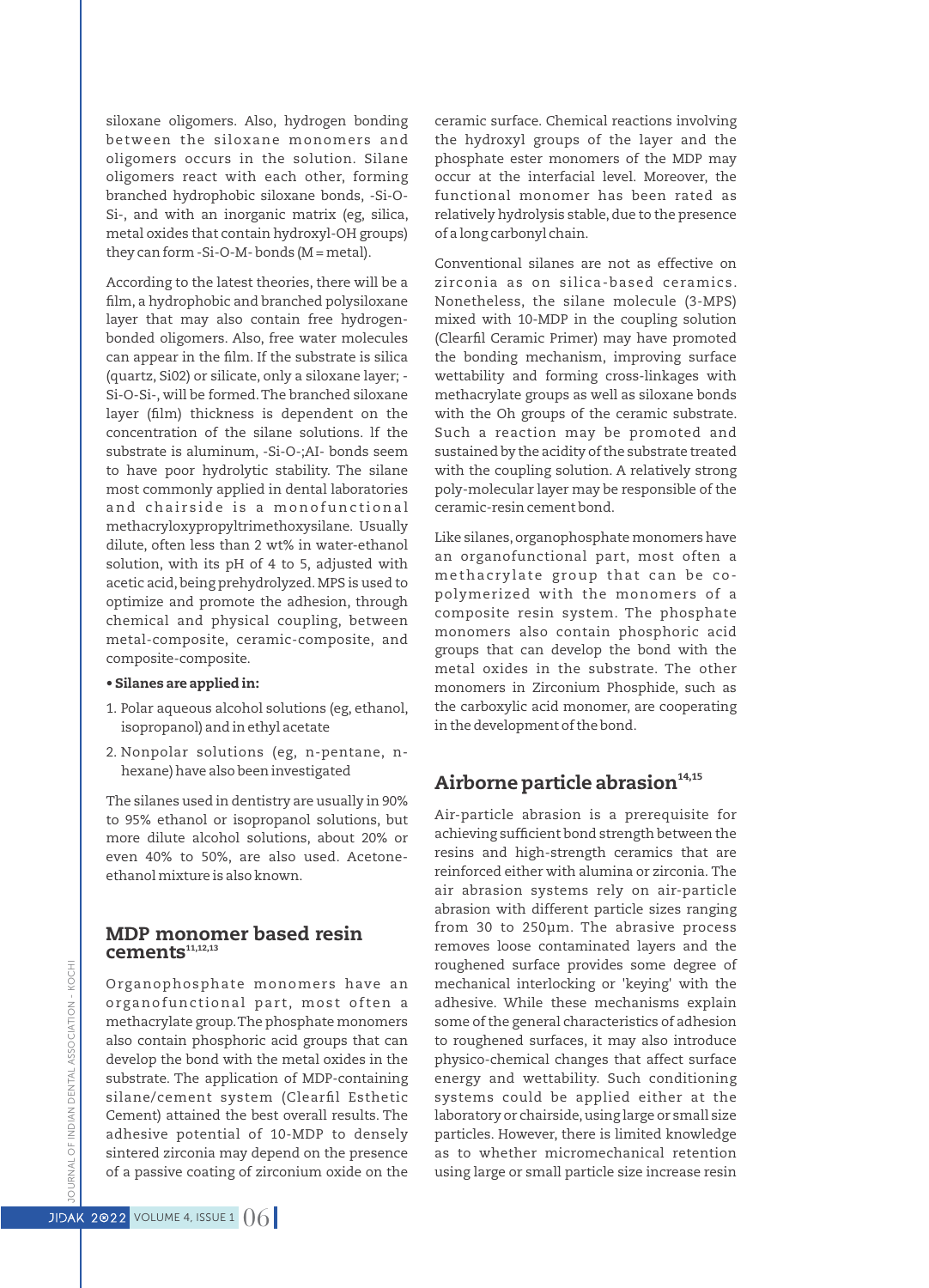bond to high-strength ceramics of different microstructures and chemical compositions.

A high and reliable resin bond to alumina and zirconia ceramics was also achieved with airborne particle abrasion and by using a phosphate monomer (MDP) containing resin composite luting cement. Air-abrasion seems to be a prerequisite to achieve high and durable bond strengths to zirconia ceramics. This method can significantly improve resinzirconia ceramic bond strength and its durability by increasing surface roughness, cleaning and activating the ceramic surface when combined with adhesive monomercontaining primers such as 4methacryloxyethyl - trimellitate - anhydride (4-META) or 10-methacryloxydecyldihydrogenphosphate (MDP). However, airabrasion might compromise the mechanical strength of ceramic itself by initiating surface defects. Therefore, reducing the pressure during air-abrasion or omitting air abrasion completely might be recommended in combination with new ceramic primers in order to improve the bonding durability and reduce the negative influence of high-pressure air-abrasion on the mechanical properties of zirconia ceramic.

#### Tribochemical surface  $$

Modern surface conditioning methods require airborne particle abrasion of the surface before bonding in order to achieve high bond strength. One such system is silica coating. In this technique, the surfaces are air- abraded with aluminum oxide particles modified with silisic acid. The blasting pressure results in the embedding of silica particles on the ceramic surface, rendering the silica- modified surface chemically more reactive to the resin through silane coupling agents. Silane molecules, after being hydrolized to silanol, can form polysiloxane network or hyroxyl groups cover the silica surface.Monomeric ends of the silane molecules react with the methacrylate groups of the adhesive resins by free radical polymerization process.

#### Application of a silica coat on ceramics with high crystalline (low silica) content.

This technology was initially developed for

metals to increase bonding to resins.The silica coating systems include:

- Rocatec and Cojet from ESPE (Germany) and
- the Silicoater MD from Heraeus Kulzer (Germany).

Cojet is an in-office silica coating system that uses 30-µm silica-modified Al2O3 particles (Cojet-Sand) blasted to the surface, followed by the application of a silane agent (ESPE-Sil). These silica coating systems have showed adequate bond strength values.COJET Sand is a specially developed sand for coating all conventional dental materials intraorally such as, for example, metal, ceramic and composite surfaces. In addition to providing microretentive roughening, silicatized COJET Sand allows a ceramic-type coating of the surface of the material. Combined with ESPE SIL, the surface silicatized by COJET Sand provides the foundation for the adhesive bond. Because of its fine particle size (30 µm), the abrasion rate is much lower than with conventional abrasives. Even fine crown edges can therefore be treated without damage.

#### Mechanism of Adhesion

The coating step during repair work is performed by sandblasting with silicatized COJET coating sand. Blasting causes the ceramic coating to be tribochemically anchored. Tribochemistry means the creation of a chemical bond by the use of mechanical energy.This energy can be supplied by rubbing, grinding or blasting. If corundum particles, modified by silica, with a mean particle size of 30 μm strike the surface to be silicatized with great energy, very high temperatures are produced by the energy of impact (triboplasma).During this process, components of the blasting abrasive are incorporated into the metal down to a depth of 15 μm. Since this effect is limited to microscopically small areas of the surface,no temperature increase over the entire metal frame can be observed.

The surfaces modified in this way are conditioned in the next step - silanization. Silanization with ESPE SIL first allows a chemical bond between the ceramic bonding agent layer and the opaquer or any other commercial methacrylated monomer system. The anchoring thus produced corresponds in broad outlines to the chemical binding of silanized fillers in the composite. The silane used in ESPE SIL is distinguished by two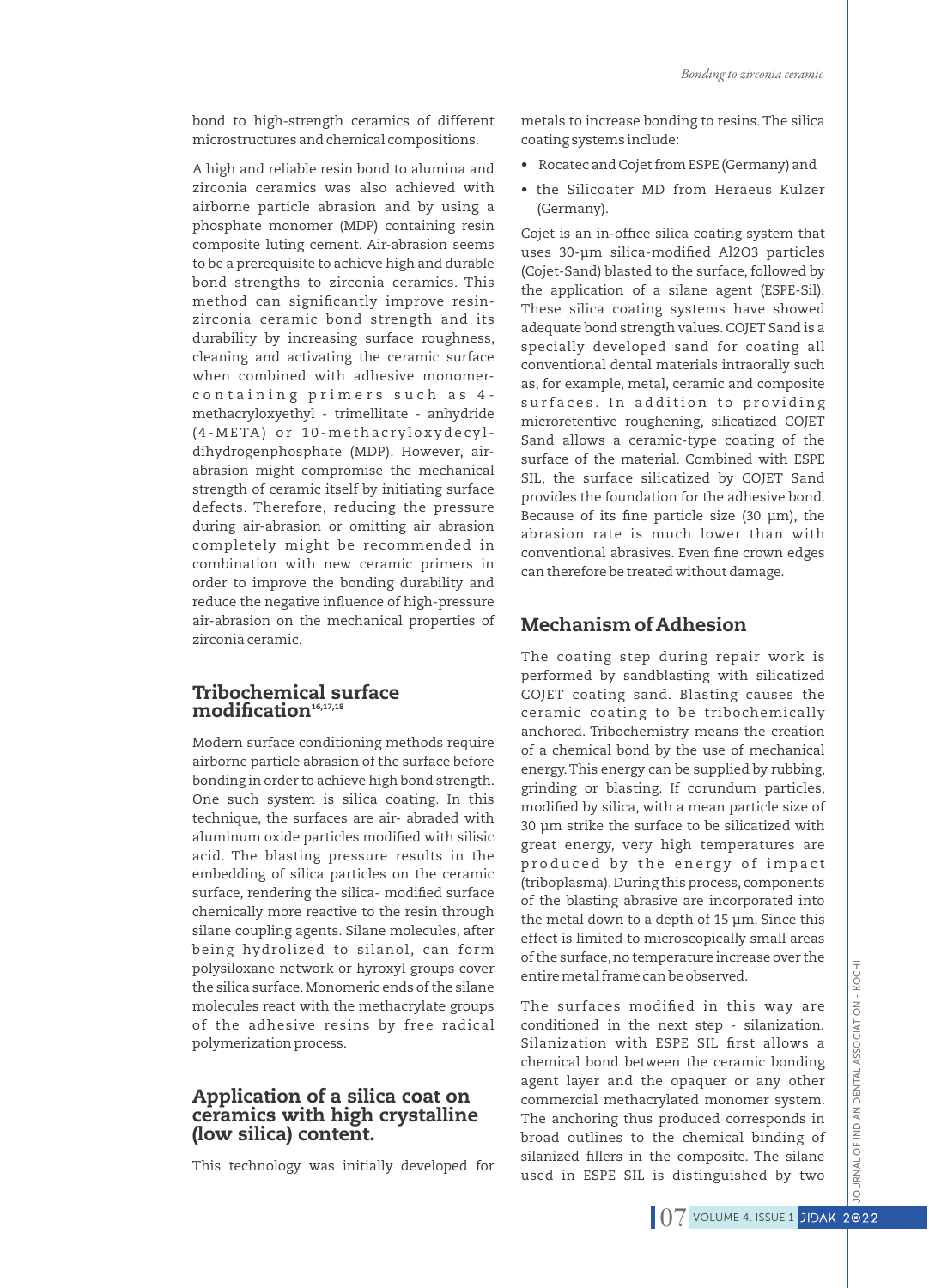different polar ends on the molecule. The alkoxy groups of the silanol unit, (RO)3Si group on the left side will form a chemical bond with the silicatized surface. The methacrylate groups (right side of the silane) can then be copolymerized with the monomers of the resin. In this way, a chemical bond is achieved between metal frame and resin.

#### Vapour phase deposition technique<sup>19,20</sup>

It is a unique deposition technique whereby chloro-silane is combined with water vapor to form a more reactive, SixOy-functionalized surface.The process utilizes a molecular vapor deposition (MVD) tool, developed specifically to deposit conformal, thin films to serve as hydrophobic, hydrophilic, biocompatible, protective, ordering, or otherwise reactive coatings. This flexible system allows deposition of numerous materials from simple liquid precursors. Examples of materials include fluoropolymers for hydrophobicity, silanes for polymer and metal adhesion or hydrophillicity, and PEG-based coatings for biocompatibility.

Deposition conditions and precursor chemistry can also be modified to produce a range of surface characteristics. This process is a very simple and fast method for producing thin, high quality, conformal coatings of almost any organic material with a boiling point below 150°C. As the silicon tetrachloride (SiCl4) and water vapor react with the substrate surface, active hydroxyl groups are formed on the surface subsequently forming a silicon oxide layer on the substrate surface. This treatment serves as a primer step for subsequent reactions with organo-silanes, used as adhesion promoters in conventional resin bonding applications. It is thus hypothesized that the chloro-silane pretreatment process will allow for conventional silanation and resin bonding techniques to be a viable option for high strength ceramics.

### Selective infiltration etching technique<sup>21,22,23</sup>

Additional structural changes occur on the grain level, which tends to mature and grow in size when given sufficient time and temperature. Grain growth and cubic grain formation were observed when zirconia was heated to 1450°C for 2 hours. When heated for 30 minutes at relatively lower temperatures (700-900°C), the surface of zirconia was reported to undergo a thermal aging process, especially in the presence of water vapor. On a microscopic level, thermal aging resulted in the creation of surface elevations, grain pullout and detachment, and increased grain boundary thickness. During thermal etching of zirconia at a temperature of 1350°C for 12 minutes, surface elevations, rippled grain surfaces, and vertical grooves at grain boundaries were reported using atomic force microscopy.

These observations were related to the tetragonal monoclinic transformation of zirconia crystals at the surface grains, which can accommodate the accompanying increase in volume, a state determined by grain boundaries and surface energies. However, deeper grains are restrained and constrained by the bulk of the materials and, thus, become strained. This thermo-dynamic behavior indicates that the structure the surface grains could be manipulated by controlling both temperature and heating time.

Heat-induced maturation (HIM) is a new method which results in stressing the grain boundary regions by 2 short thermal cycles.But it does not provide sufficient energy to allow for grain growth or cubic grain formation. The zirconia is heated to 750°C for 2 minutes, cooled t 650°C for 1 minute, reheated to 750°C for an additional 1 minuet state, and then cooled to room temperature. After this heat treatment, grain boundaries become prestressed and can be more easily infiltrated by other materials.

When heated to a temperature range between 700°C and 810°C for 1 minute, small dopants, as silica or titanium, were able to diffuse at grain boundary regions in fully sintered zirconia materials. Controlled diffusion of dopants or secondary phases along the grain boundary interfaces is enhanced for small grain-sized zirconia, which has bigger grain boundary surface area.

A novel surface treatment method developed by the authors, selective infiltration etching (SIE), uses principles of heat-induced maturation and grain boundary diffusion to transform the relatively smooth non retentive surface of Y-TZP into a highly retentive surface. In combination with heat induced maturation, which is used to prestress the grain boundary regions,these regions could be further widened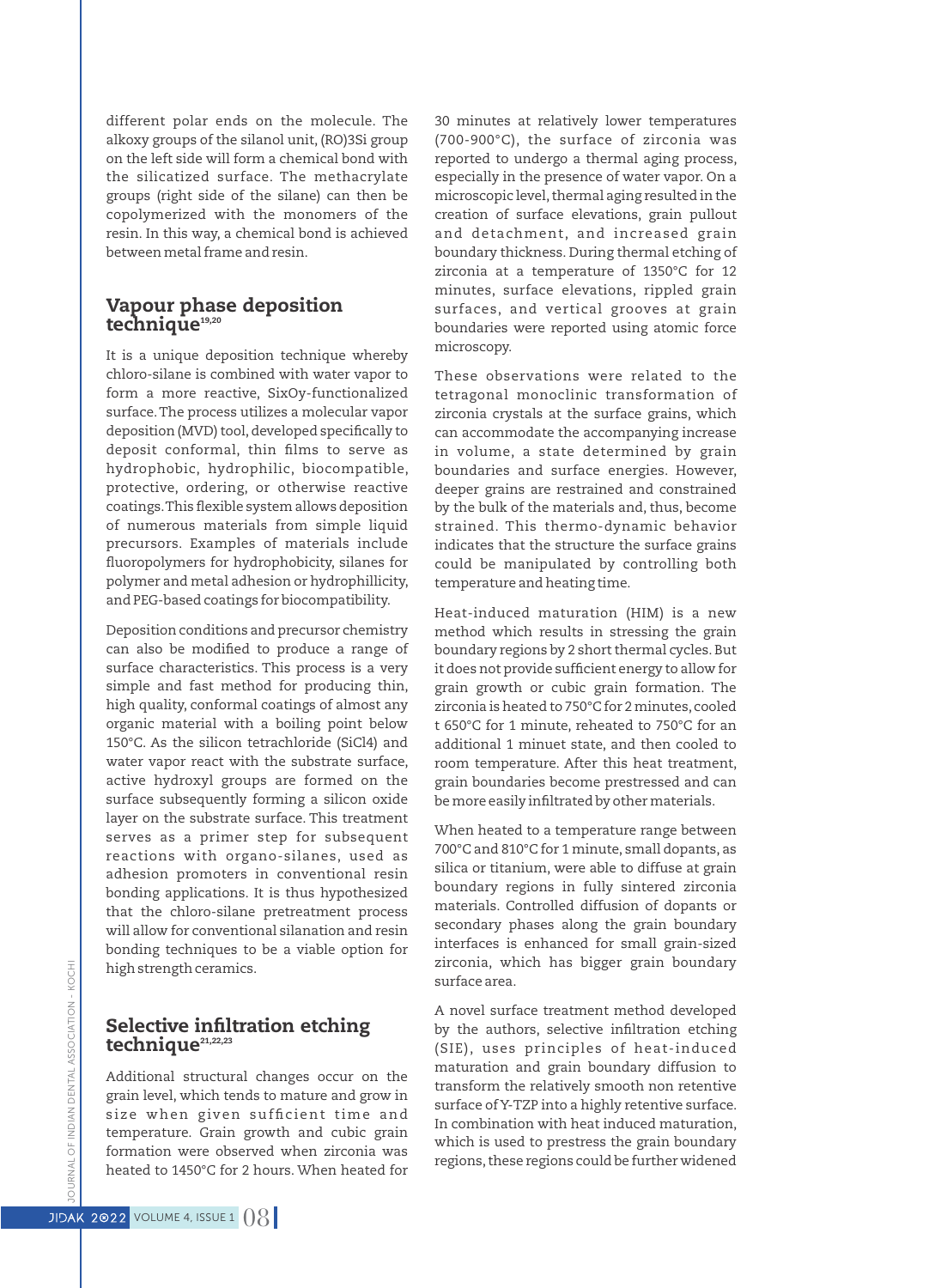by applying a thin layer of an infiltration glass over the surface of treated zirconia. In the semiliquid state, the molten glass infiltrates selectively between the boundaries of the surface grains and exerts surface tension and capillary forces, allowing rearrangement movements of the surface grains, and results in the creation of 3-dimensional network of inter grain porosity. This surface treatment is selective because it involves only the surface grains in contact with the infration glass.Thus, the operator can control the area of the zirconia that needs to be treated.

# Other Methods<sup>24</sup>

- Plasma spraying technique.
- Fusing glass (porcelain) pearls to the zirconia surface.
- Nobel bond.

# Plasma Spraying Technique<sup>24</sup>

The plasma spraying techniques may give improved bonding values even though its bonding energy still remains unknown. Plasma is a partially ionized gas containing ions, electrons,atoms,and neutral species.To enable the gas to be ionized in a controlled and qualitative manner, the process is carried out under vacuum conditions. A high frequency generator-which can be in the kilohertz, Megahertz, or microwave range is then used to ionize the gas into plasma. The plasma-spray technique may give a good bond even if the bonding energy is still hard to explain. This technique has been widely tested together with various materials in various situations. In most cases it seems to improve the bond strength to several materials, explained by covalent bonds.

# Fusing glass (porcelain) pearls to the zirconia surface<sup>2</sup>

Another way to establish a firm bond between the zirconia surface and the resin luting material could be by fusing glass (porcelain) pearls to the zirconia surface. This treatment should, however, be done with caution in order not to jeopardize either the crown build up or the fit of the reconstruction to the tooth. However, two pre-requisites must be fulfilled with this technique.

- 1. It should not interfere with the crown fusing and should be incorporated in that scheme to avoid additional fusing.
- 2. It must not create an increase in thickness over approximately 5 μm.

Low fusing porcelains (or glasses) attached by electrostatic bonds mainly depend on contact area and different isoelectric points on the material.This is noted to be 8.2 (pH) for zirconia but for most glasses lower, around 3.5.Together with van der Waals interaction the electrostatic forces contribute to the attachment of the glass pearls. Bond strength values were increased by a factor of 10.These pearls can be successfully silanized prior to cementation and with this one, even higher bond strength values obtained.

# Nobel Bond<sup>27,28</sup>

Recently, a new approach for modifying zirconia surfaces (tentatively named NobelBond; Nobel Biocare AB, Goteborg, Sweden) was introduced. The new modified ceramic surface, currently not commercially available, is purported to have a unique adhesive surface replete with intricate microporosities. The modified zirconia surface does not require further post manufacture surface treatment, being ready for adhesive cementation as is. It has been suggested that the combination of the zirconia mechanical properties with the new adhesive surface would be advantageous for the fabrication of RBFPD frameworks.

The modified zirconia surface has abundant and intricate microporosities, ranging from 27.3 to 69.9 μm in breadth and 19.9 to 46.9 μm in depth. Therefore, the resin cement penetrates into the microporosities, providing mechanical interlocking for micromechanical retention. The modified surface is produced by coating a presintered or a fully sintered and milled zirconia framework with slurry containing zirconia ceramic powder and a pore former. Then the slurry-coated ceramic is sintered while the pore former burns off, leaving a porous surface. The porosities of the surface can be modified by using different sizes of pore formers or repeating the coating process. The modified surface showed increased bond strengths compared to airborne-particle abraded or intact zirconia surfaces. In addition, because of the intricate surface, no special monomer, such as 10-methacryloyloxydecyl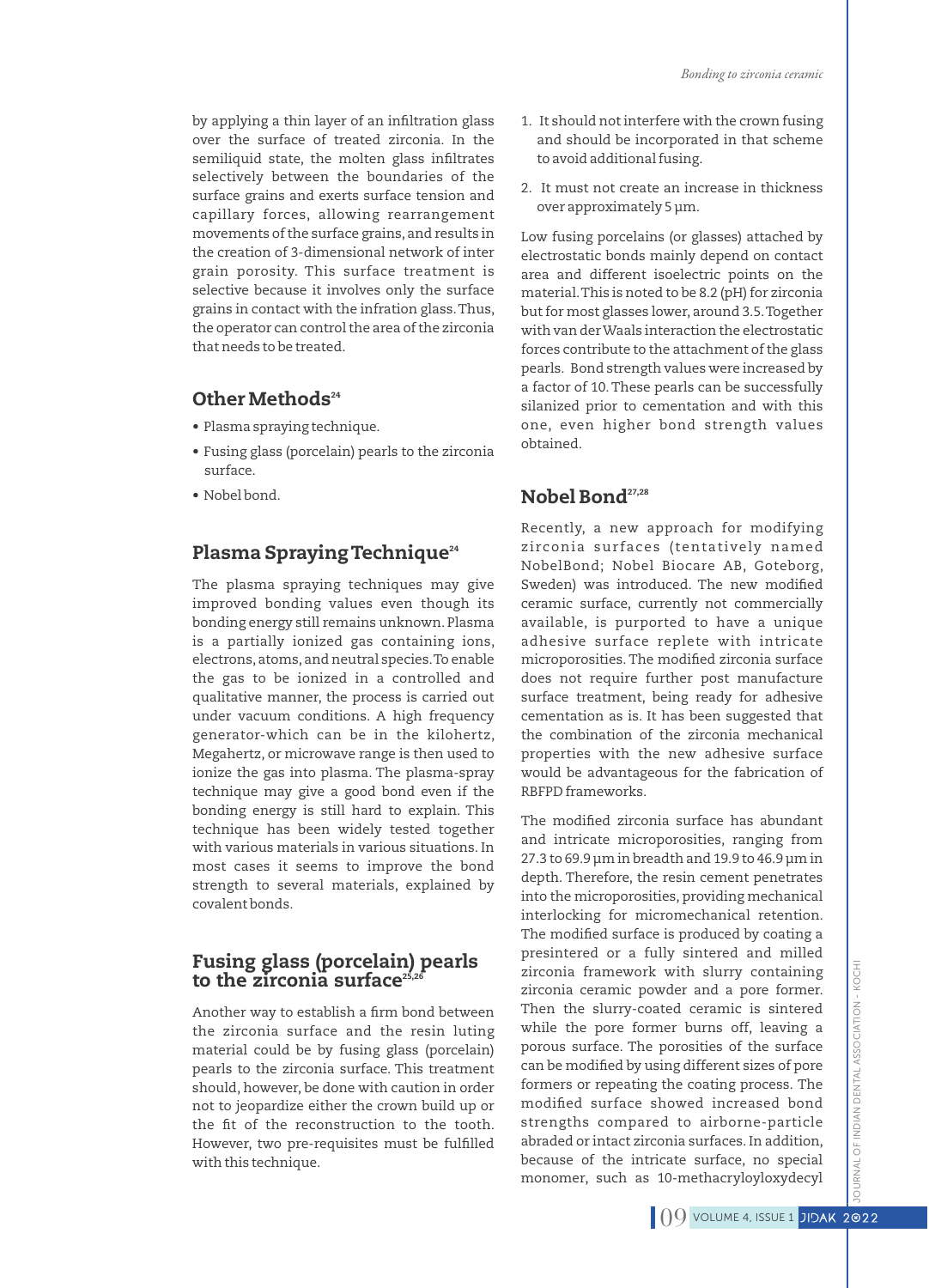dihydrogen phosphate (MDP), is necessary for bonding to this high-strength ceramic. Therefore, the use of conventional bis-GMA resin cements is possible.

### Zirconia Bond with Veneering  $Ceramic<sup>29,30</sup>$

Clinical failures of veneered Y-TZP frameworks due to chipping of the veneering ceramic are reported to be 13.0% after an observation period of three years) and 15.2% after five years). Sufficient bond strength between the veneering ceramic and the substructure is therefore a concern for the long term clinical success of zirconia restorations.

#### Bond strength is determined by a host of factors:

- 1. Strength of the chemical bonds
- 2. Mechanical interlocking
- 3. Type and concentration of defects at the interface
- 4. Wetting properties
- 5. Degree of compressive stress in the veneering layer due to a difference in the coefficients of thermal expansion between zirconia and the veneering ceramic

On enhancing bond strength, sandblasting is a popular means used to achieve this purpose by increasing surface roughness and providing undercuts.However, sandblasting also initiates phase transition, thus affecting mechanical strength and most probably, the bonding capacity of the material.

For veneering zirconia, silicate ceramics are used. Silica coating of zirconia, therefore, may be considered to enhance bond strength. Due to the high kinetic energy of the particles at the impact, silica is fused to the substrate surface. Depending on the bond strength of the silica layer to zirconia, the bond strength of the veneering ceramic might also be enhanced.

# SUMMARY AND CONCLUSION

The original roughness produced by the milling during fabrication is not sufficient to promote adhesion and it seems important to mention that not only cleaning, but roughening and activating the surface are important to achieve durable resin bond to densely sintered zirconia ceramic. It has been demonstrated that, besides increasing surface roughness of y-TZP ceramics, air abrasion also leads to the transformation from tetragonal to monoclinic phase. Tribochemical silica coating has also been recommended on zirconia as a roughening procedure and presents good immediate results especially when combined to silanes, associating the micromechanical with the chemical retention via siloxane bonds. When focussing on the topographical modification of zirconia, however, similar surface roughness can be created with Al2O3 airborne-particle abrasion and silica coating methods.

### **REFERENCES**

- 1. Manicone PF, Iommetti PR, Raffaelli L. An overview of zirconia ceramics: Basic properties and clinical applications. J Dent 2007;35(11): 819-26.
- 2. Pollington S, Noort RV. An update of ceramics in dentistry. Int J Clin Dent 2009;2(4): 3-27.
- 3. Valjakova EB, Stevkovska VK, Kapusevska B, Gigovski N, Misevska CB, Grozdanov A. Contemporary dental ceramic materials, A review: Chemical composition, physical and mechanical properties, indications for use. Open Access Maced J Med Sci 2010;6(9): 1742-55.
- 4. Raigrodski AJ. Contemporary materials and technologies for all ceramic fixed partial dentures: a review of the literature. J Prosthet Dentist 2004;92(6):557-62.
- 5. Kumar CG, Shruthi DP, Raj KS, Kalpana D, Harish G. Zirconia: Substitute for metal ceramics. J Orafac Res 2014;4(4): 209-12.
- 6. Sofan E, Sofan A, Palaia G, Tenore G, Romeo U, Migliau G. Classification review of dental adhesive systems: from the IV generation to the universal type. Ann Stomatol (Roma) 2017;8(1): 1-17.
- 7. Russo DS, Cinelli F, Sarti C, Giachetti L. Adhesion to zirconia: A systematic review of current conditioning methods and bonding materials. Dent J 2007;7: 74-92.
- 8. Matinlinna JP, Lassila L, Ozcan M, Urpo AY, Vallittu PK. An introduction to silanes and their clinical applications in dentistry. Int J